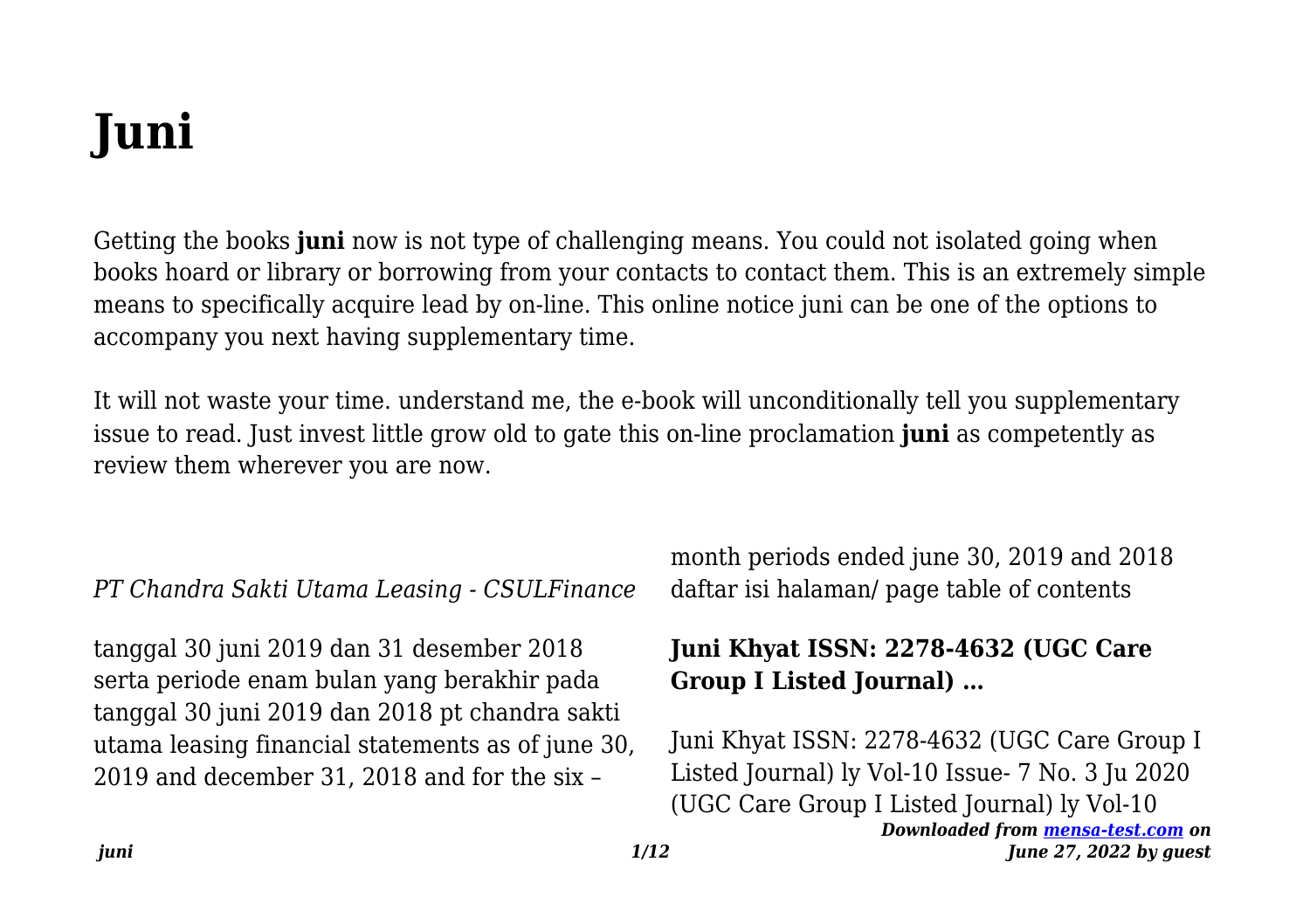Issue- 7 No. 3 Ju 2020

#### **User Manual Juni - Smirthwaite**

The Juni is intended for indoor use only, the normal operating conditions are as follows: A. Temperature:  $41^{\circ}$ F to  $86^{\circ}$ F (+5 $^{\circ}$ C to  $40^{\circ}$ C) B. Relative Humidity: 15 to 90%, non-condensing, but not requiring a water vapour pressure

#### *PT SUNTER LAKESIDE HOTEL Tbk*

Jun 30, 2021 · Saldo 30 Juni 2021 45.000.000.000 23.183.372.390 74.991.042.063 15.757.968.061 158.932.382.514 Balance as at June 30, 2021 4 part of these financial statements The accompanying notes are an integral PT SUNTER LAKESIDE HOTELTbk 30 JUNI 2021 DAN 2020 UNTUK PERIODE YANG BERAKHIR PADA (Disajikan dalam Rupiah penuh, …

# **LAPORAN HUMAS**

6 7 Juni 2021 Pelantikan Pengurus Saka Bakti Husada Perio de 2020-2024 43 - - 7 7 Juni 2021 Saka Bakti Husada berperan sbg pelopor hidup sehat bagi diri sendiri, keluarga dan masyarakat di sekitarnya 31 - - 8 8 Juni 2021 Berita sepekan Ditjen Kesmas pada pekan ke 1 Bulan Juni tanggal 31 Mei - 6 Juni 2021 15 - - 10 | Laporan Humas

# **Juni Khyat ISSN: 2278-4632 (UGC Care Group I Listed Journal) …**

Juni Khyat ISSN: 2278-4632 (UGC Care Group I Listed Journal) Vol-11 Issue-01 2021

# **UMSATZSTEUERSENKUNG ZUM JULI 2020 – PRAKTISCHE …**

*Downloaded from [mensa-test.com](https://mensa-test.com) on June 27, 2022 by guest* 4 | Clifford Chance Juni 2020 . z. B. für die Monate Juni, Juli und August 2020 erfolgt, muss für die Leistungen, die in den Monat Juni 2020 fallen, der 19 % bzw. 7 % -Steuersatz und für Leistungen, die ab Juli 2020 erbracht werden,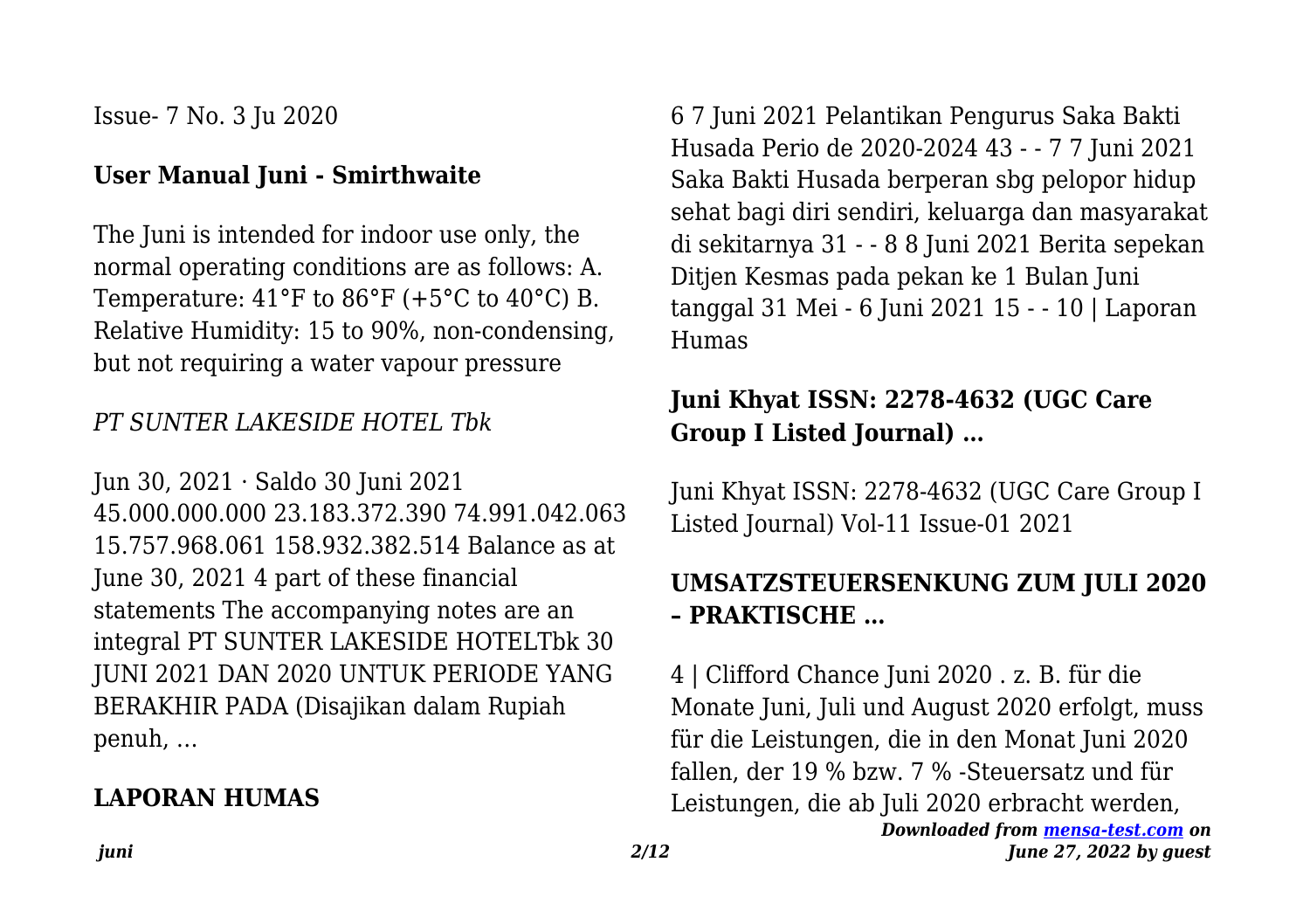der 16 % bzw. 5 % - Steuersatz in der Rechnung ausgewiesen und der entsprechende Umsatz -

# **ZÜRICH, SCHWEIZ, 20 JUNI 2022 ABB gibt Update zum …**

Juni 2022, die Sie unter www.abb.com abrufen können. Im Falle von Unstimmigkeiten gilt die englische Originalversion. ABB (ABBN: SIX Swiss Ex) ist ein führendes Technologieunternehmen, das weltweit die Transformation von Gesellschaft und Industrie in eine produktivere und nachhaltigere Zukunft energisch vorantreibt.

#### *UNIVERSITY OF DAR ES SALAAM COMPUTING CENTRE (UCC)*

Jumapili tarehe 26 Juni 2022, UCC makao makuu, yaliyopo Chuo Kikuu cha Dar es Salaam, kampas ya Mlimani. 5. Ratiba ya Usaili wa hatua ya pili (Oral Interview) itawekwa kwenye tovuti ya UCC (www.ucc.co.tz). Kwa msaada zaidi

wasiliana na namba za simu zifuatazo: 0715 350 882, 0754 772364, 0737 857 666, 0789 531 516, 0767 612 064

# **OFISI YA RAIS TAWALA ZA MIKOA NA SERIKALI ZA MITAA …**

ORODHA YA WAAJILIWA WAPYA KADA ZA AFYA JUNI 2022, 51 SALIDA MUSSA MDEE FEMALE Muuguzi Daraja la II Arusha Arusha District Council OLORIEN HEALTH CENTER 0013461-0522 2016 52 ANDERSON NICHOLAUS NGANGO MALE Daktari Daraja la II (MD) Arusha Arusha District Council OLORIEN HEALTH CENTER 0105663-0422 2020

#### *Klimaplan for en grøn affaldssektor og cirkulær økonomi*

16. juni 2020 . 2 Formål Der er med bred opbakning i Folketinget sat et meget ambitiøst mål om at reducere de nationale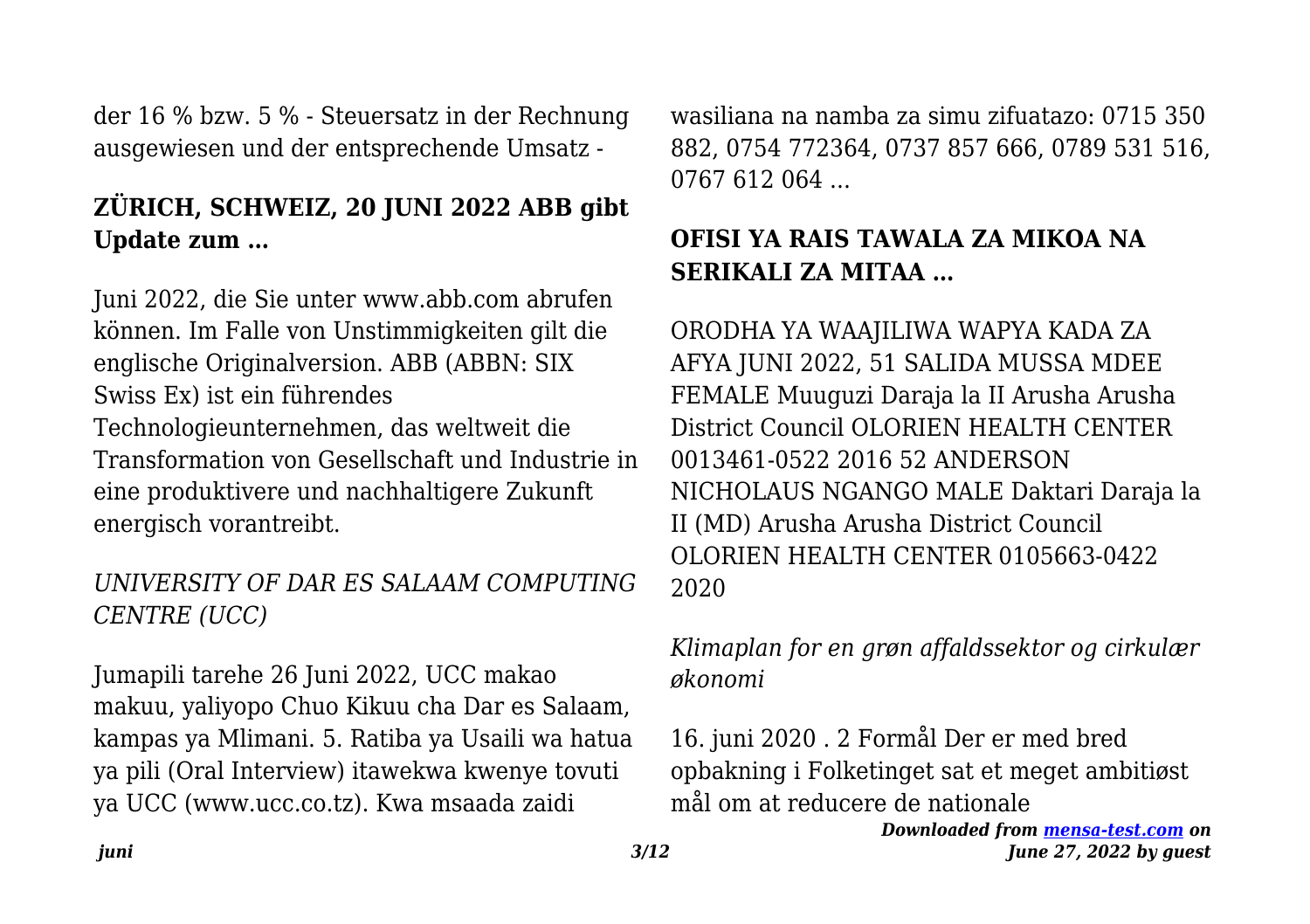drivhusgasudledninger med 70 pct. i 2030 i forhold til 1990. Regeringen (Socialdemokratiet), Venstre, Radikale Venstre, Socialistisk Folkeparti, Enhedslisten, Det Kon-

# **Aftale om udmøntning af genåbning pr. 6. maj 2021**

Trin 2: 21. maj 2021 Trin 3: 14. juni 2021 Trin 4: 1. august 2021 1. Ordningen for større arrangementer med sid-dende publikum Sektioner af 500 fsva. udenførs og indendørs spillesteder, teatre, biografer og andre lokaler, hvor der udøves kulturaktiviteter (fase 1)\* Fsva. indendørs arrangementer gælder et loft på 2.000 deltagere i alt

#### *ETHICON Gesamtkatalog*

Juni 2022. Vorwort Wir haben unsere Informationsquellen vervollständigt und freuen uns, den neuen aktuellen ETHICON Gesamtkatalog als intelligente PDF-Datei

vorstellen zu können. Er ermöglicht auch offline den direkten Zugriff auf den gewünschten Produktbereich. Die Sprungmarken Funktion führt sie aus dem Inhaltsverzeichnis heraus, direkt ...

# **ANALISIS STRUKTUR NOVEL HUJAN BULAN JUNI KARYA …**

Hujan Bulan Juni Karya Sapardi Djoko Darmono. Sumber data yaitu novel Hujan Bulan Juni Karya Sapardi Djoko Darmono yang diterbitkan di Jakarta pada tahun 2015 oleh penerbit Gramedia Pustaka Utama. Pengumpulan data penelitian ini menggunakan teknik simak catat dan analisis data menggunakan metode deskriptif kualitatif.

#### *Daily Outlook - valbury.co.id*

*Downloaded from [mensa-test.com](https://mensa-test.com) on June 27, 2022 by guest* Juni 2022 20:30 US Powell Delivers Semi-Annual Testimony Before Senate Panel 21:00 EZ Consumer Confidence Jun P -23.6 -20.5 -21.1 -- 21:40 CA Bank of Canada SDG Rogers Holds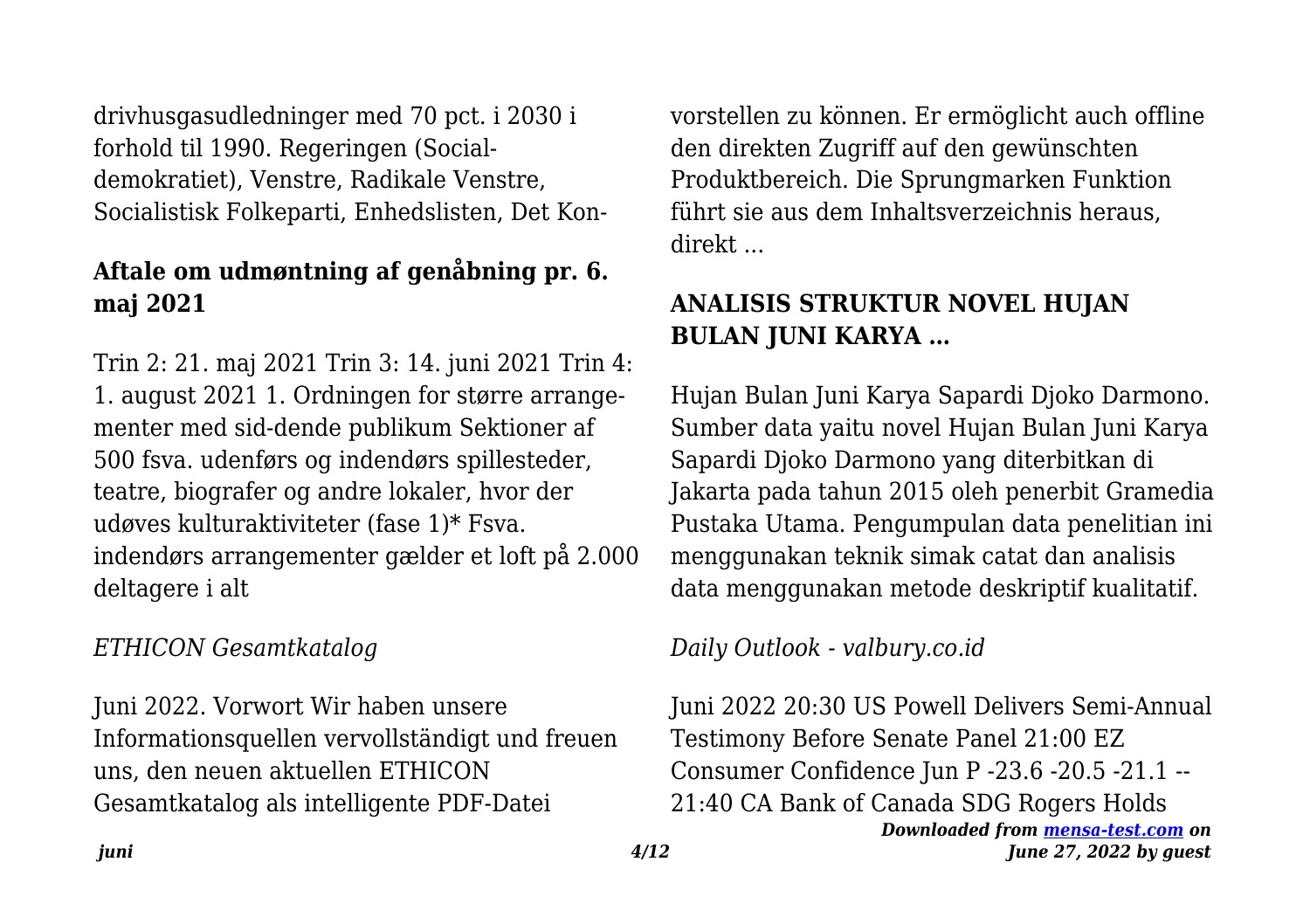Fireside Chat 23:50 US Fed's Evans Discusses Economic Outlook Thu/23-Jun-22 N/A EZ ECB's Nagel, Villeroy Speak

# **April-juni 2018 ATV**

April-juni 2018 Problemregning Folkeskolens afsluttende prøve 4 timer Som bilag til opgavesættet vedlægges et svarark. Se opgave 2.4, 2.5 og 5.3. ATV All-Terrain Vehicle. 1 ATV (firehjulere) er blevet mere almindeligt i de forskellige byer og bygder i Grønland.

#### DAFTAR PUSTAKA - Universitas Pasundan Bandung

Priansa, Donni Juni. 2014. Perencanaan dan Pengembangan Sumber Daya Manusia. Bandung: Alfabeta Priantara Diaz. 2013. Fraud Auditing&Investigation. Jakarta: Mitra Wacana Media Subekhi, Akhmad dan Mohammad Jauhar. 2012. Pengantar Manajemen Sumber Daya Manusia (MSDM). Jakarta: Prestasi Pustakarya

# **PT BANK PERMATA TBK DAN ENTITAS ANAK/AND ITS …**

30 Juni 2021 dan Rp1.336.874 Rp1,371,375 at 30 June 2021 and pada 31 Desember 2020 2.983.018 3.073.596 Rp1,336,874 at 31 December 2020 ASET TAKBERWUJUD - setelah dikurangi 2q,2t,15, INTANGIBLE ASSETS - net akumulasi kerugian penurunan nilai 43,52 of accumulated impairment losses of Rp10.495 pada 30 Juni 2021 Rp10 ...

## AMERSHIELD VOC WHITE RESIN - PPG EU SDS REACH - Belgium

: :10 Juni 2022 Erfüllt Verordnung (EG) Nr. 1907/2006 (REACH), Anhang II, abgeändert gemäss Verordnung (EG) Nr. 2015/830 ABSCHNITT 2: Mögliche Gefahren Siehe Abschnitt 11 für detailiertere Informationen zu gesundheitlichen Auswirkungen und Symptomen. Siehe Abschnitt 16 für den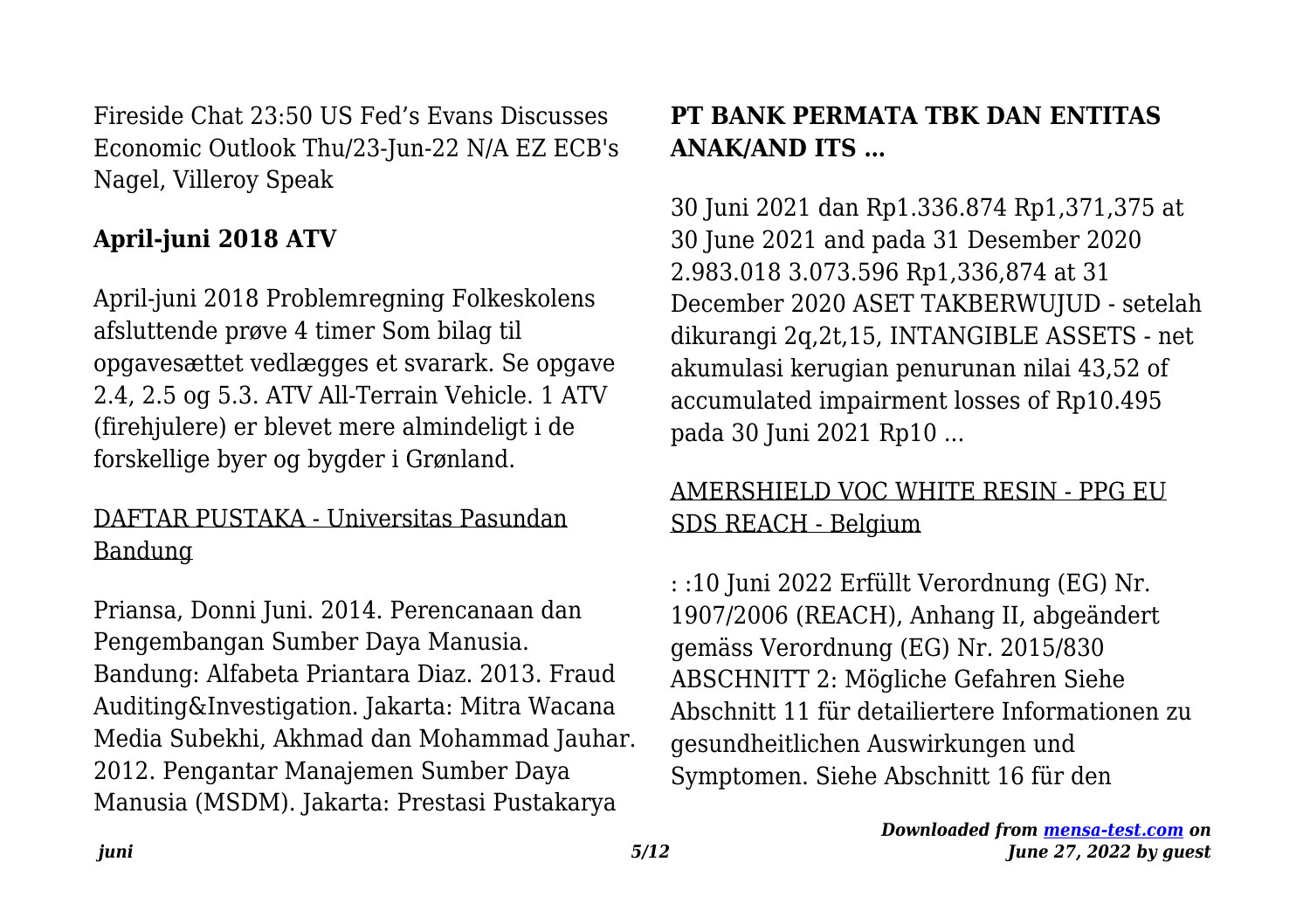vollständigen Wortlaut der oben angegebenen H-Sätze.

# HASIL NILAI UJIAN TUGAS AKHIR PRODI D3 MANAJEMEN …

4 JUMAT, 24 JUNI 2022 VI.3.B 16.11.0639 B LULUS Uyock Anggoro Saputro, M.Kom 5 JUMAT, 24 JUNI 2022 VI.3.C 17.11.1499 B LULUS Sharazita Dyah Anggita, M.Kom 6 JUMAT, 24 JUNI 2022 VI.3.D 16.11.0882 C LULUS Supriatin, M.Kom 7 JUMAT, 24 JUNI 2022 VI.3.E 18.11.2122 B LULUS Dwi Nurani, M.Kom HASIL NILAI UJIAN SKRIPSI PRODI S1 INFORMATIKA …

## *Nieuwsbrief Fiduciaschool juni 2022*

16 juni Onderbouw groepen Kijkochtend 22 juni Leerlingraad Trefwoord Week 22 t/m 24 (30 mei t/m 17 juni): Kwetsbaar Inhoud: Over sterk doen en kwetsbaar zijn. Over de macht van het gevoel en de kracht van de ontroering. Bijbel: Het

verhaal van Simson (Rechters 13 t/m 16). Week 25 t/m 26 (20 juni t/m 1 juli): Vreemdeling

# **b PT GUDANG GARAM Tbk DAN ENTITAS ANAK/ 0 b PT …**

30 JUNI 2021 DAN 2020 PT GUDANG GARAM Tbk. DAN ENTITAS ANAK No. E000l/GG-13/IX-21 Kami yang bertanda-tangan di bawah ini: 1. Nama Alamat kantor Alamat domisili Telepon Jabatan 2. Nama Alamat kantor Alamat domisili Telepon Jabatan Herry Susianto JI. Semampir IUl, Kediri JI. Pemuda No. 2, Kediri : (0354) 682091 - 7 : Dfrektur : Istata Taswin ...

## **Kelas Mahasiswa Instalasi Ubuntu 22.04 dan FLOSS untuk …**

Selasa 28 Juni 20:00-21:00 WIB • Pendahuluan instalasi OS • Praktik instalasi Ubuntu 22.04 • Pengenalan Free Software untuk mahasiswa • Pendahuluan LibreOffice dan Zotero • Praktik membuat dokumen Writer • Tanya jawab •

```
Downloaded from mensa-test.com on
 June 27, 2022 by guest
```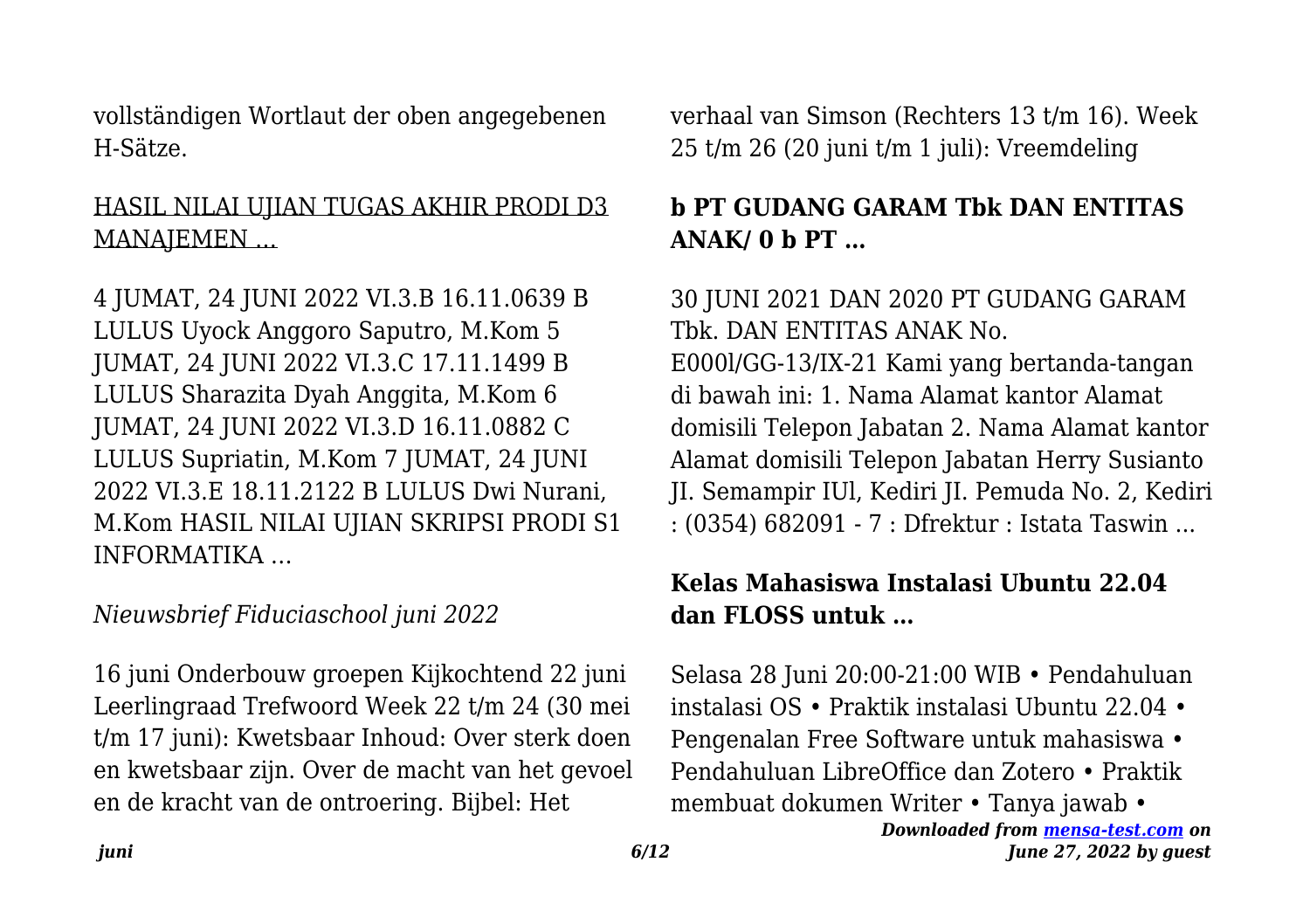Selesai pertemuan 2 Rabu 29 Juni 20:00-21:00 WIB • Pendahuluan Free Software dan website ilmiah untuk mahasiswa

# **PT Chandra Sakti Utama Leasing - CSULFinance**

Tanggal 30 Juni 2018 dan 31 Desember 2017 (Disajikan dalam ribuan Rupiah, kecuali dinyatakan lain) PT CHANDRA SAKTI UTAMA LEASING STATEMENTS OF FINANCIAL POSITION As of June 30, 2018 and December 31, 2017 (Expressed in thousands of Rupiah, unless otherwise stated) Catatan/ 30 Juni 2018/ 31 Desember 2017/

# HUJAN BULAN JUNI KARYA SAPARDI DJOKO DAMONO: ...

HUJAN BULAN JUNI KARYA SAPARDI DJOKO DAMONO: KRITIK SASTRA MIMETIK Ayum Yayah 2Sefia1, Aji Septiaji 1,2Universitas Majalengka 1ayumsekali@gmail.com

2ajiseptiaji@gmail.com Abstrak Sastra adalah bentuk kreasi imajinatif dengan paparan bahasa tertentu yang menggambarkan dunia rekaan, menghadirkan pemahaman, dan pengalaman

# *SOLVALLA OPEN STRETCH NEJ*

SOLVALLA 22 JUNI 08-620 07 00 kundservice@atg.se KUNDSERVICE TV-TIDER: Kl 19.00-22.00 V86 Direkt från Solvalla, TV12. ATG Live sänds i Com Hem på kanalplats 18, på atg.se och i din ATG-Butik. (Med reservation för ev. ändringar). Gratisprogram Programredaktör: Joakim Lindqvist, Dagens Spel Ansvarig utgivare: Stefan Berggren, Dagens Spel FAKTA

# **AMERSHIELD VOC HIGH HIDING YELLOW - PPG EU SDS …**

Datum van uitgave/Revisie datum:9 juni 2022 Productcode :00333859 Productgebruik :Industriële toepassingen, Toegepast d.m.v. spuiten. Gebruik van de stof of het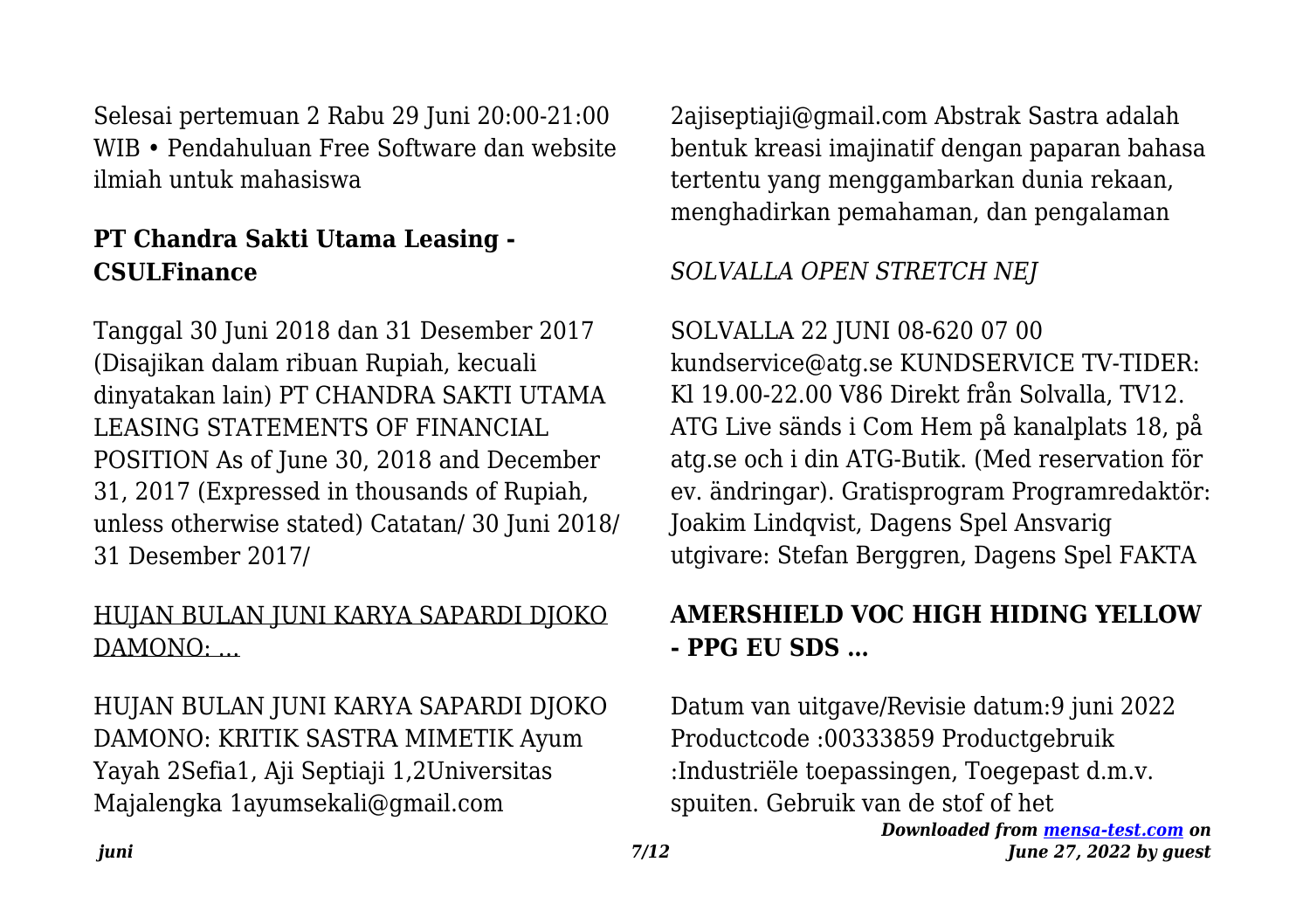mengsel:Coating. PPG Coatings Belgium BV/SRL Tweemontstraat 104 B-2100 Deurne Belgium Telephone +32-33606311 Fax +32-33606435 +31 20 4075210

*Leserallye Juni 2022 Ausgabe 10, jungoesterreich.at*

Leserallye Juni 2022 ja nein Nach zehn Jahren Krieg wollte Odysseus mit seinen Kameraden nach Hause zurückkehren. Sirenen hatten den Körper einer Frau, doch den Kopf eines Vogels. Mit ihrem wunderschönen Gesang lockten die Sirenen die Menschen an, die dann die Orientierung verloren. Die Kameraden mussten ihre Ohren mit Honig verstopfen.

#### **Klimaaftale for energi og industri mv. 2020 - fm.dk**

økonomi af 16. juni 2020. Klimaaftalen er første del af regeringens klimahandlingsplan og vil blive fulgt af yderligere kli-maplaner, som vil

adressere drivhusgasudledningen i øvrige sektorer, jf. bilag 1. Det vil være muligt at vende tilbage til de sektorer, der berøres af denne aftalemed yderligere tiltag .

# **PIDATO PANCASILA 1 JUNI 1945 SOEKARNO PERSPEKTIF …**

Pidato Soekarno 1 Juni 1945 Pidato yang disampaikan oleh Soekarno pada 1 Juni 1945 di hadapan BPUPKI menandakan kelahiran lima sila yang menjadi dasar negara Indonesia. Banyak hal yang dapat digali melalui teks pidato tersebut, pemilihan katanya, bahasanya, dan penyampaiannya. Meskipun Indonesia tempo dulu dengan

#### 2126 vor Neuinfizierungen mit dem Coronavirus  $SARS-CoV-2$

*Downloaded from [mensa-test.com](https://mensa-test.com) on June 27, 2022 by guest* In der ab dem 21. Juni 2022 gültigen Fassung (wesentliche Änderungen gegenüber der vorangegangenen Fassung gelb markiert) Auf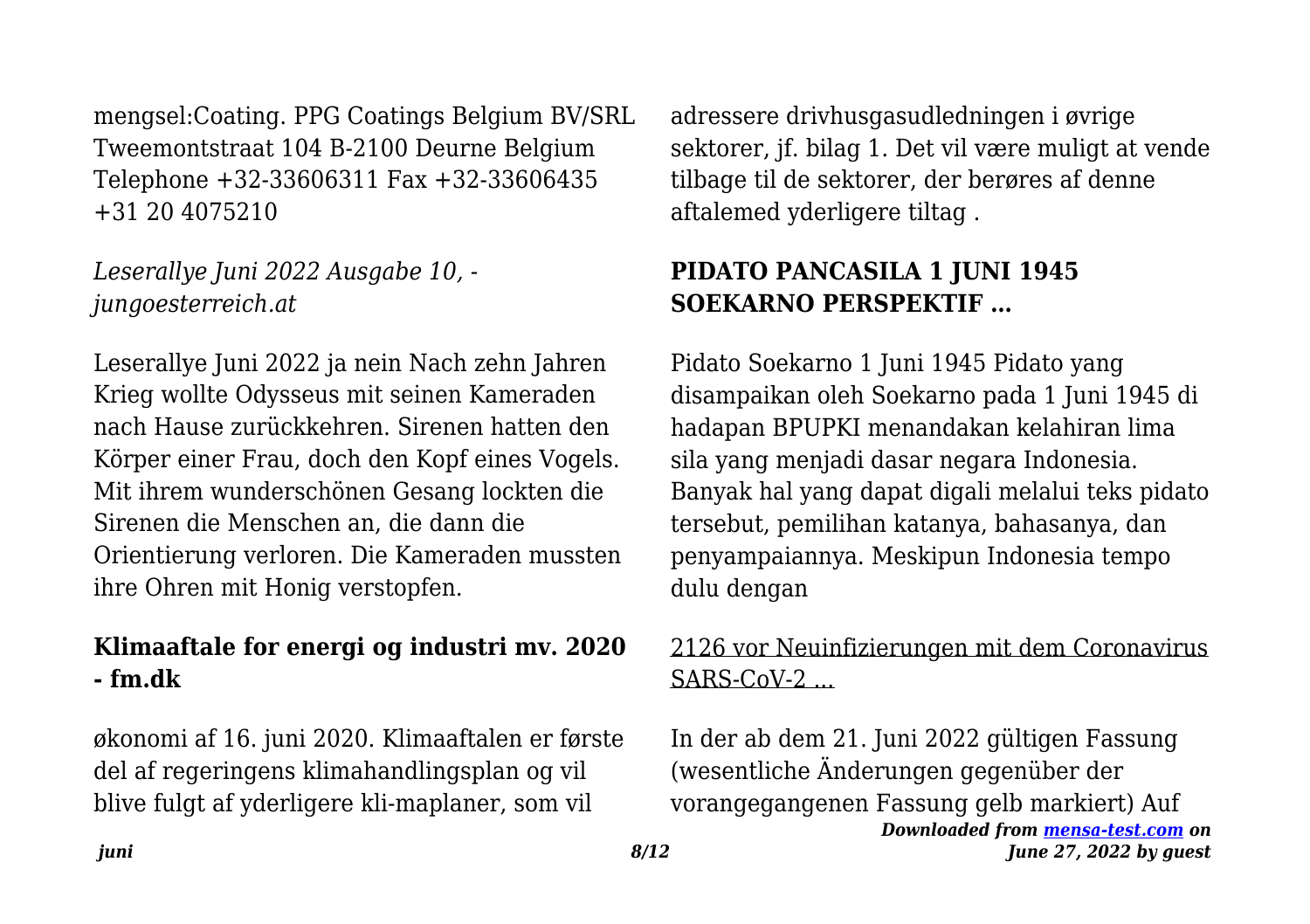Grund von § 32 in Verbindung mit § 28 Absatz 1, § 28a Absatz 3 bis 8, § 73 Absatz 1a Nummer 6 und 24 des Infektionsschutzgesetzes vom 20. Juli 2000 (BGBl. I S. 1045), von de-

#### ANALISIS STILISTIKA DALAM KUMPULAN PUISI HUJAN …

1 Analisis Stilistika dalam Kumpulan Puisi Hujan Bulan Juni Karya Sapardi Djoko Damono dan Relevansi sebagai Pembelajaran di SMA Abstrak Penelitian ini mengkaji tiga masalah, yaitu (1) Struktur puisi-puisi dalam Hujan Bulan Juni, (2) Analisis stilistika puisi-puisi Hujan Bulan Juni, dan (3) Relevansi stilitika puisi- puisi Hujan Bulan Juni pada pembelajaran sastra di SMA.

## **PT Bank Rakyat Indonesia (Persero) Tbk dan Entitas Anaknya**

Tanggal 30 Juni 2021 (Disajikan dalam jutaan Rupiah, kecuali dinyatakan lain) Catatan 30 Juni 2021 31 Desember 2020 LIABILITAS, DANA

SYIRKAH TEMPORER DAN EKUITAS (lanjutan) EKUITAS Modal saham - nilai nominal Rp50 (Rupiah penuh) per lembar saham Modal dasar - 300.000.000.000 Lembar saham (terdiri dari 1 lembar saham Seri A Dwiwarna

#### Kultur Programm

Ferdi und die Feuerwehr |21. + 22.Juni Schall & Rauch: Maskenball Slam | 22.Juni No Planet B – das Gericht der Kinder zum Klimawandel | 23.Juni Poetry Slam Köpenick | 23.Juni Aschewolken (Open Air) | 23. + 24.Juni Champions Slam Open Air …

## *Sejarah Lahirnya Pancasila - Ace Hasan*

*Downloaded from [mensa-test.com](https://mensa-test.com) on* Soekarno pada tanggal 1 Juni 1945 berpidato tentang dasar negara sebagai dalam kerangka "dasar falsafah" (philosofische grondslag) atau "pandangan dunia" (weltanschauung) dengan penjelasan yang runtut, solid dan koheren. Kelima prinsip yang menjadi titik persetujuan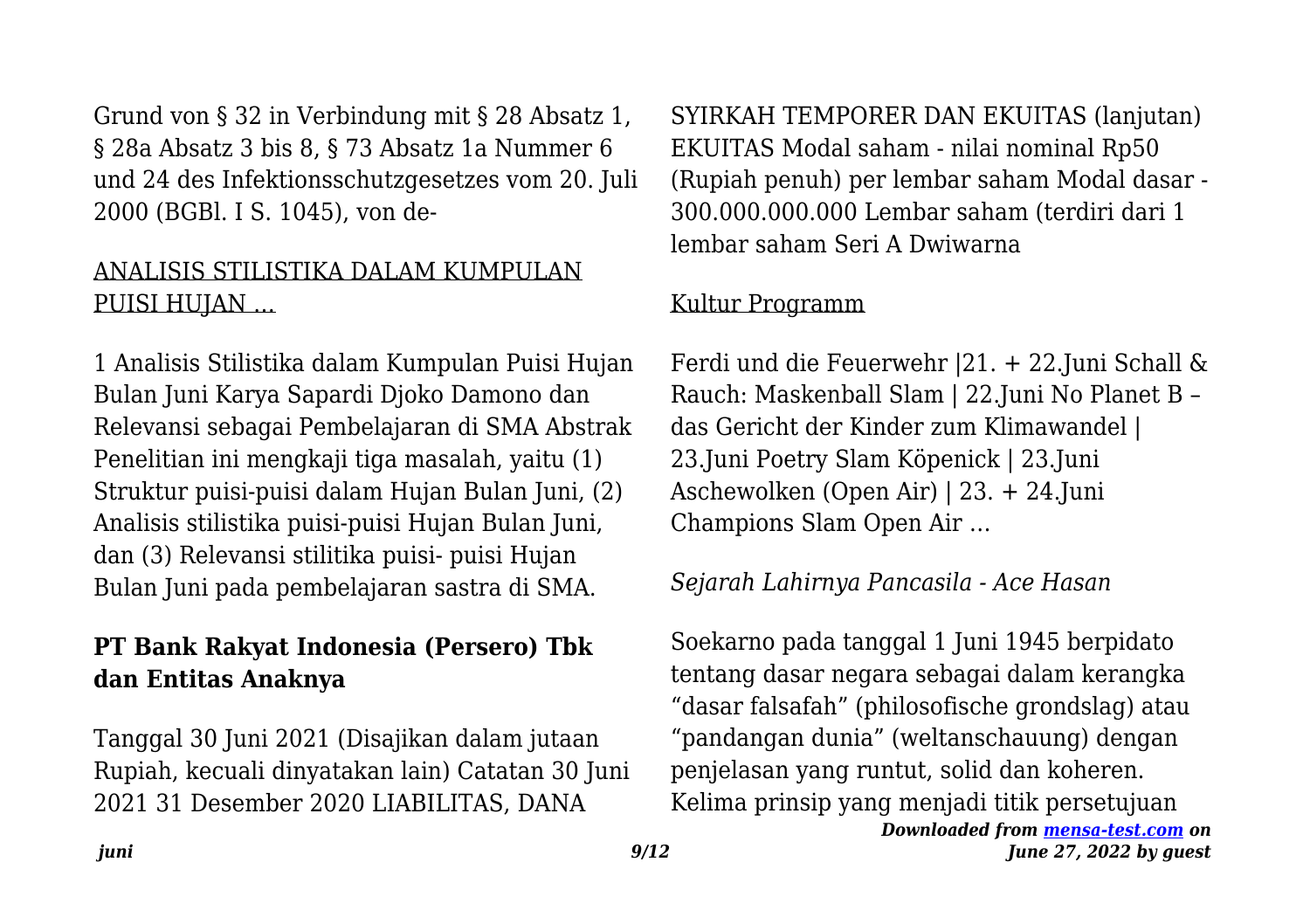(common denominator) segenap elemen bangsa itu, dalam pandangan Bung ...

#### SALINAN - OJK

Juni September Desember Desember Cakupan Laporan keuangan ringkas secara individu 1. Laporan keuangan ringkas secara individu dan konsolidasi 2. Kinerja keuangan 3. Informasi susu nan pengurus dan pemegang saham 4. Laporan keuangan secara konsolidasi Entitas Induk (untuk posisi Juni dan Desember) 1. Lapo ran keuangan yang telah diaudit 2.

#### **Juni 2019 - DMI**

Juni 2019 endte med en middeltemperatur på 16,2°C på landsplan, hvilket er 1,9°C over normalen på 14,3°C beregnet for perioden 1961-90 og også 1,9°C varmere end tiårsgennemsnittet på 14,3°C beregnet for perioden 2006-2015. Juni 2019 blev den tiendevarmeste juni måned siden de landsdækkende

temperaturmålinger i Danmark startede i ...

# **SALINAN**

Penghasilan yang berlaku untuk tanggal 22 Juni 2022 sampai dengan 28 Juni 2022; Mengingat : 1. Undang-Undang Nomor 7 Tahun 1983 tentang Pajak Penghasilan (Lembaran Negara Republik Indonesia Tahun 1983 Nomor 50, Tambahan Lembaran Negara Republik Indonesia Nomor 3263) sebagaimana telah beberapa kali diubah terakhir dengan Undang-Undang Nomor 7 Tahun

# *HUJAN BULAN JUNI KARYA SAPARDI DJOKO DAMONO DAN …*

Juni karya Sapardi Djoko Damono sebagai bahan ajar Bahasa Indonesia di SMA. Jenis penelitian ini adalah deskriptif kualitatif. Data dalam tesis ini berupa kata, ungkapan, dan kalimat dalam kulmpulan puisi Hujan Bulan Juni Karya Sapardi Djoko Damono. Sumber data dalam tesis ini ada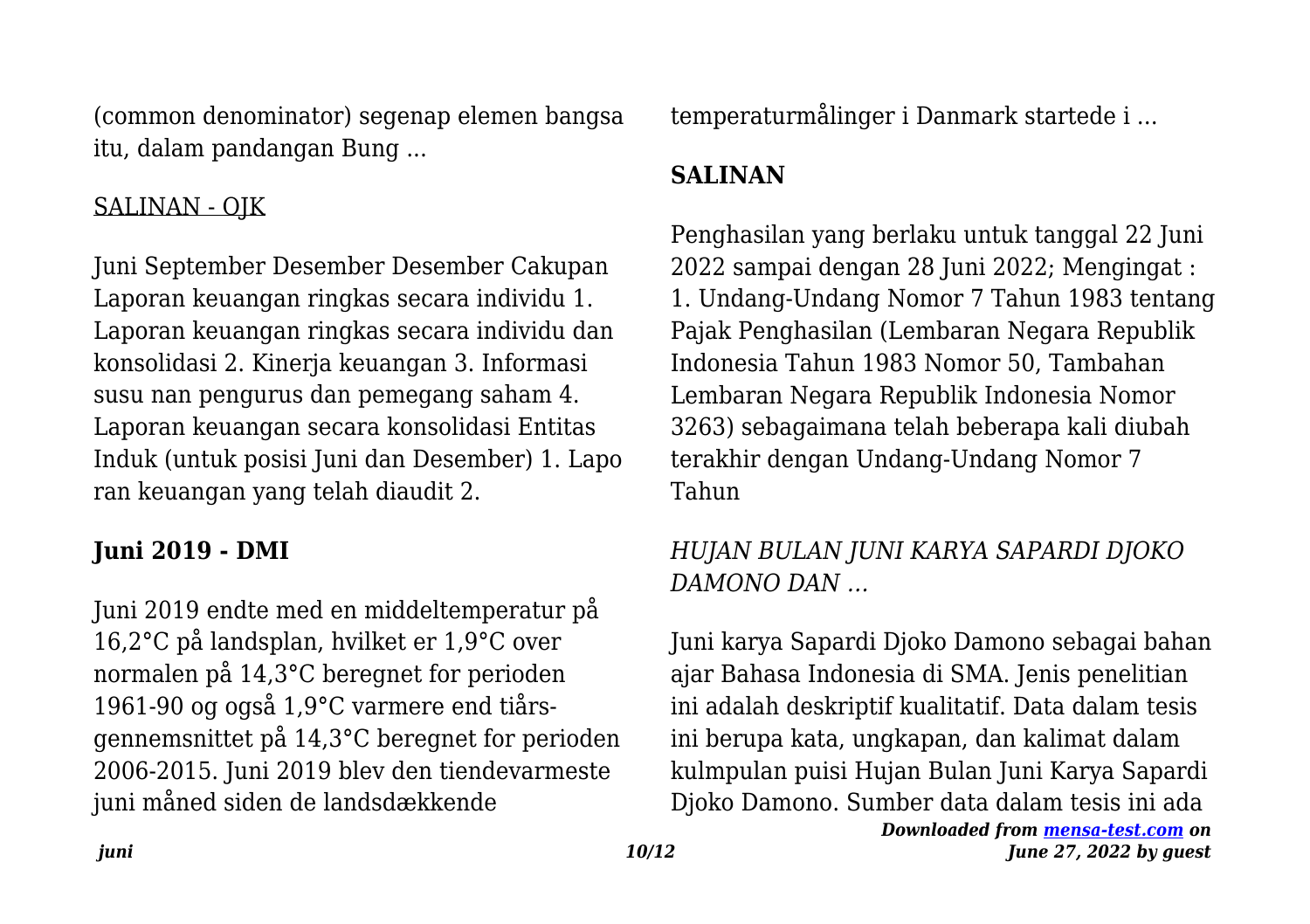dua. Pertama, sumber data

#### Dalby Tidende - Aula

Juni / Juli 2021 Tved . Rebæk Mariesminde . Dalby Dalby Tidende Din lokale lokalavis Dalby Skole Dalby Kirke Dalby GF Dalby Beboerforening ARRANGEMENTER JUNI – AUGUST GANG I DIG OG DALBY Høj musik generer det er sjovt at træne de små i …

## **Aftale om udmøntning af genåbning pr. 21. maj 2021**

Primo juni drøfter partierne erfaringerne fra trin 1 og 2 i planen for afholdelse af større forsamlinger og arrangementer samt en plan for, hvornår nattelivet eller dele heraf kan genåbne, jf. aftalen af 4. maj 2021. Partierne er enige om, at reglerne for gyldig dokumentation i …

# **KARYA SAPARDI DJOKO DAMONO - IKIP Siliwangi**

Juni yaitu cinta yang disimpan dan tidak terungkapkan kepada seseorang lebih memilih untuk mencintai dalam diam. Hal tersebut dapat dilihat pada bait pertama puisi yang digunakan penulis yang mengarahkan pembaca kepada halhal perasaan seorang insan yang dicintainya "tak ada yang lebih tabah, dari hujan bulan juni,

...

## **DAFTAR PUSTAKA - BSI**

1 DAFTAR PUSTAKA Donni Juni Priansa, S.P.d., S.E., M,M., Q. (2017). komunikasi pemasaran terpadu (pada era media sosial). Bandung: CV Pustaka Setia.

## **Nieuwsbrief 18 Julianaschool**

Maandag 20 juni volgt een extra nieuwsbrief met daarin de lokaalindeling en de namen van de collega's. Lunchlokaal is op zoek naar nieuwe overblijfkrachten voor de Julianaschool De overblijf van de Julianaschool is op zoek naar

*Downloaded from [mensa-test.com](https://mensa-test.com) on June 27, 2022 by guest*